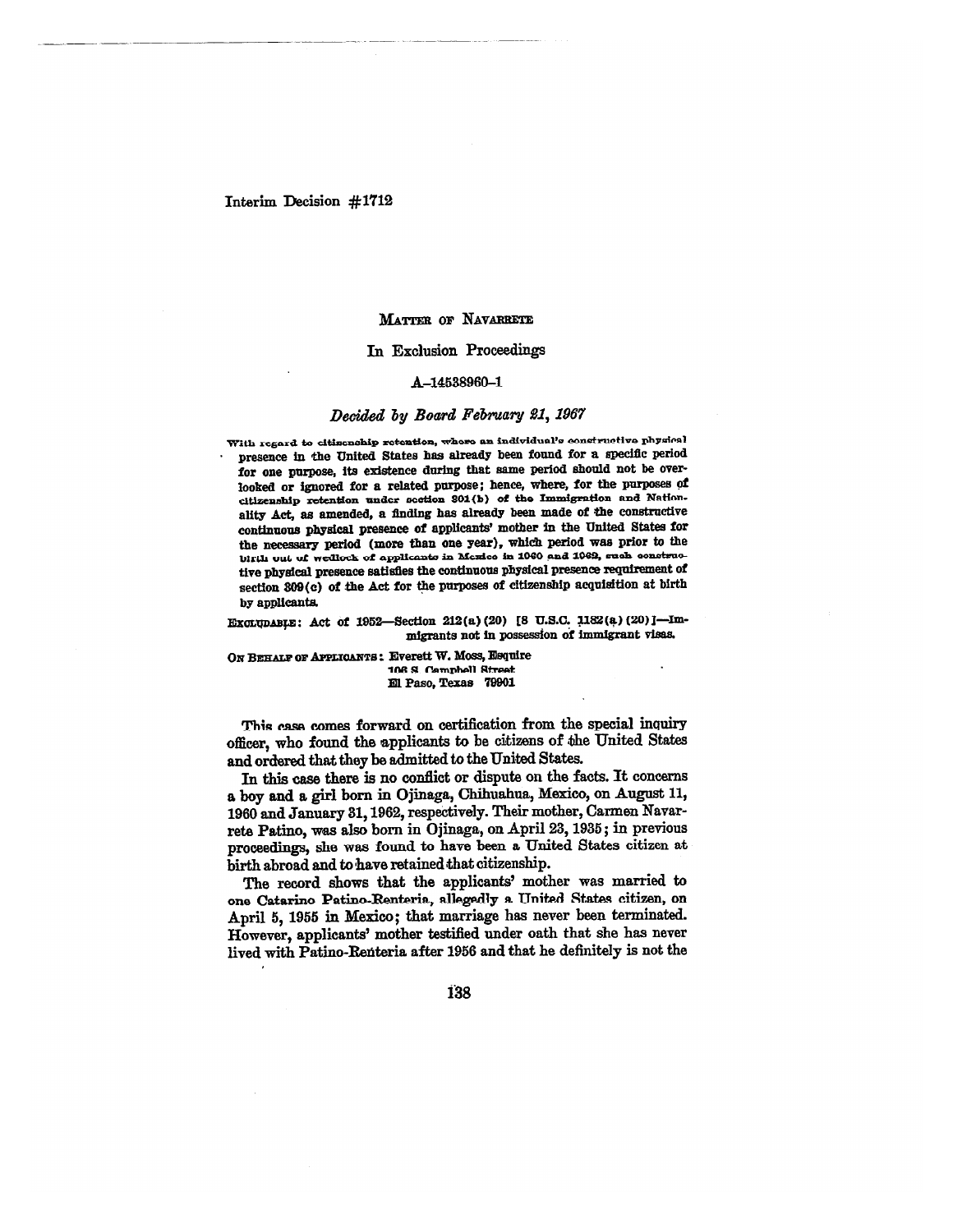**father of these two chil4en. The record does not show the identity of their father and they must, therefore, be considered as children born. out of wedlock.** 

This is the first application of these children for admission to **the United States, so that their claim to citizenship cannot rest on naturalization. It must depend on whether they became citizens at birth abroad under the provisions of section 309(c) of the Immigration and Nationality Act of 1952, the law in effect at the time of their birth. That section provides:** 

**"• • • a person born, on or after the effective date of this Act, outside the United States and out of wedlock shall be held to have acquired at birth the Nationality status of his mother, if the mother had the nationality of the United States at the time of such person's birth, and if** *the mother had previously been physieaily present in the United States or one of its outlying possessions for o continuous* **period of one year." (Emphasis supplied.)** 

**The applicants' mother, who first entered the United States (as a citizen) in August or September of 1948, and** *was* in **this country,**  either every weekday as a day worker or for continuous periods of **three to four months at a time, for a total of almost five of the next six years, cannot show an uninterrupted period of continuous physical presence of a full year's duration prior to the birth of these children. It is her claim that she was coming to the United States with the purpose and intention of residing here permanently, at the time in September 1954 when she** *was* **refused admission and had her United States citizen's identification card. taken from her and endorsed with: "erroneously issued—expatriated 4/22/51."** 

**The mother's own acquisition and retention of citizenship must be considered in arriving at a conclusion in this case. Carmen Navarrete Patino became a citizen at birth in Mexico on April 22, 1935 under the provisions of R.S. 1993, as e**h **by the Act of May 24, 1934. She was the daughter of an alien mother, and a native-born United States citizen father who had resided in the United States prior to her birth. It was provided in R.S. 1993 that this right of citizenship would not descend unless she came to the United States and resided here for at least five years continuously immediately previous to her eighteenth birthday. In October 1940, R.S. 1993 was repealed by the Nationality Act of 1940. Section 201(g) of the 1940 Act, relating to acquisition of citizenship by a child born abroad to one citizen and one alien parent, provided that in order to retain such citizenship, the child must reside in the United States for a period or periods totalling five years, between the ages of thirteen and twenty-one years. Section 201(h) stated :** 

**321-864--69-11** 

**139**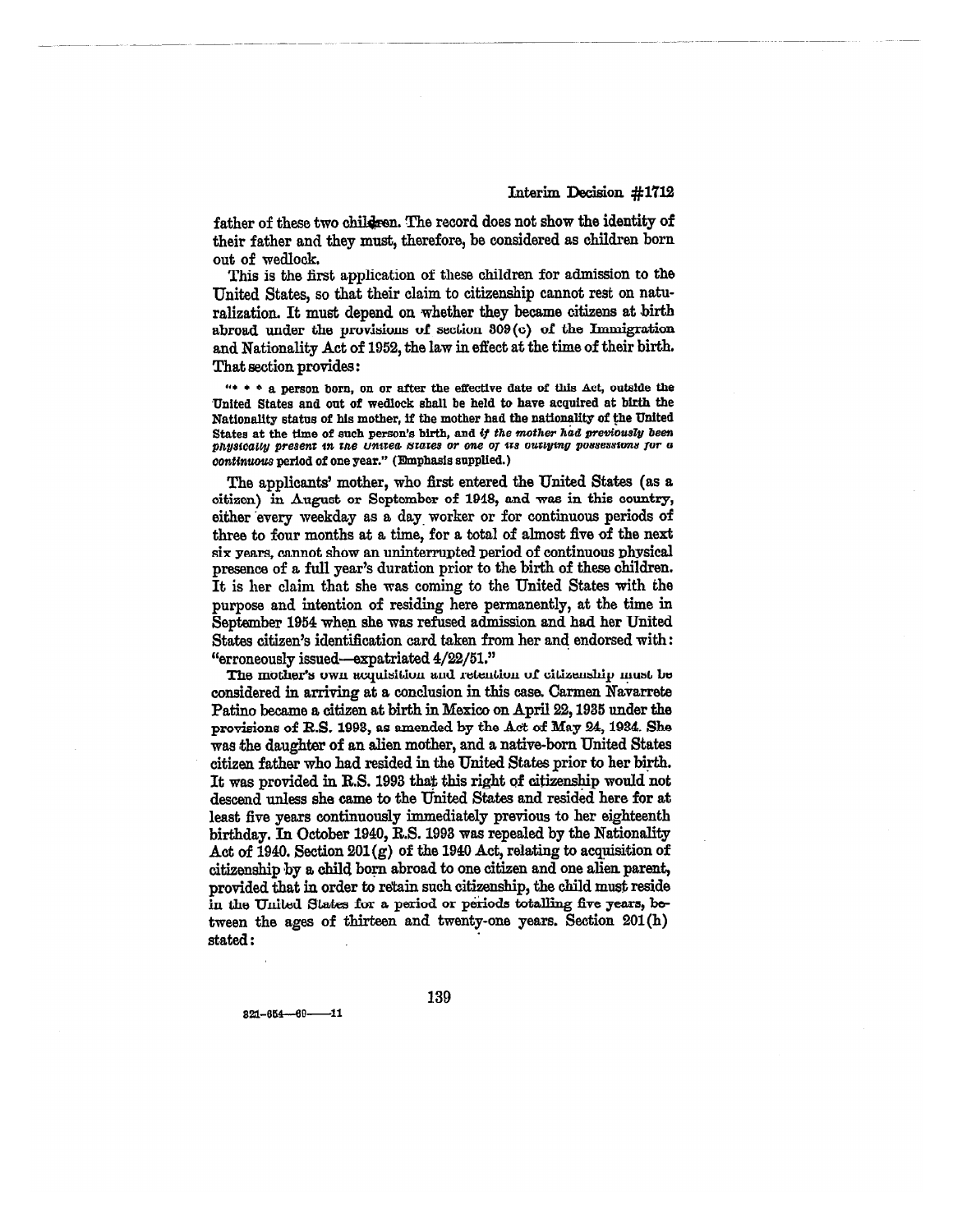# Interim Decision #1712

**"The foregoing provisions of subsection (g) concerning retention of citizenship shall apply to a child born abroad subsequent to May 24,1934."** 

**Applicants' mother began coming to the United States regularly shortly after her thirteenth birthday and spending most of her** *time*  **here, but she did not contend then, and does not now, that she resided here. Her sojourns were temporary, whether for work or a visit with her relatives, but in her own mind her home and residence remained in Mexico. She reached her 16th birthday on April 22, 1951, without having begun to reside in the United States. Under the terms of section 201 (g) :** 

**"8 \* \* if the child has not taken up a residence in the United States or its outlying possessions by the time he reaches the age of 16 years \* \* his American**  citi**zenship** shall thereupon cease."

**The mother nevertheless continued to come and go freely as a United States citizen subsequent to April 22, 1951.** 

**The law was changed again on June 27, 1952, by the** *signing* **of the Immigration and Nationality Act of 1952, which took effect on December 24, 1952. Section 301(b) covers the requirements for retention of citizenship by one who acquired it by birth abroad to one citizen and one alien parent. It provides that such a person shall lose his nationality and citizenship unless he completes five years of continuous physical presence in the United States at any time following attainment of the age of 14 and before the age of twenty-eight years (by the Act of September 11, 1957, this section was amended to permit physical presence to be considered continuous if absences from the United States**  *during* **the five-year period were less than 12 months in the aggregate). Section 301(c) specified that subsection (b) was to apply to persons born abroad subsequent to May 24, 1934. However, section 405 (c) of the Act provided:** 

**"Except as otherwise specifically provided in this Act, the repeal or any** statute **by this Act shall not terminate nationality heretofore lawfully acquired nor restore nationality heretofore lost under any law of the United States or any treaty to which the United States may have been a party."** 

**This section was interpreted to prevent any finding of citizenship for a person born abroad subsequent to May 24, 1931 who had reached his or her sixteenth birthday before December 24, 1952 without having taken up residence in the United States, upon the basis that such a person had already lost citizenship under the provisions of section 201(g) of the 1940 Act (of. Matter of B—, 5 I. & N. Dec. 291). It was under this interpretation that the applicants' mother, after at least six entries as a citizen in 1953 and 1954, was prevented from entering in September 1954 upon the ground that she** was **no longer a citizen. It is her uncontradicted testimony that she made several efforts to have her**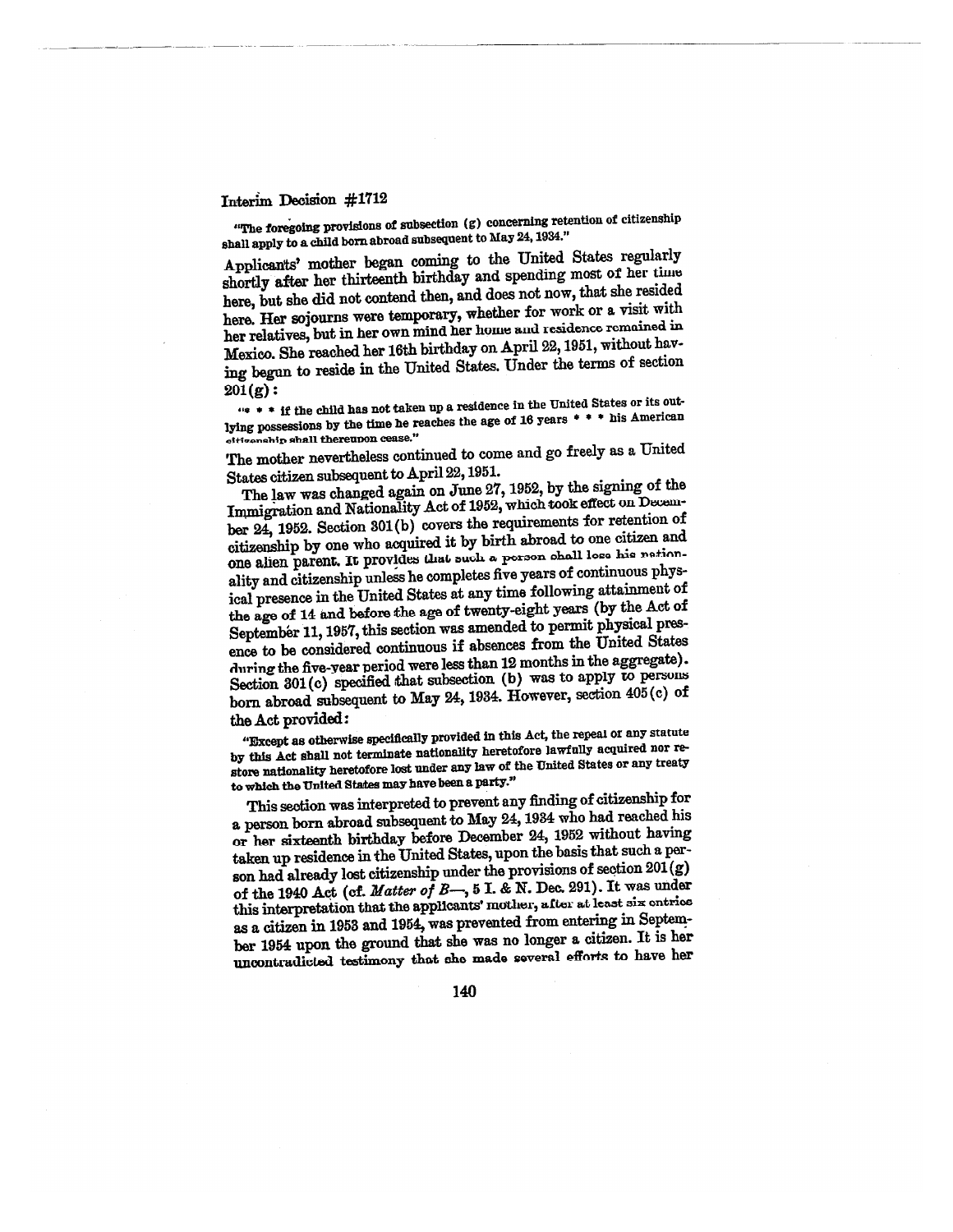**status reconsidered, that each time she was told to go to the American Consulate in Juarez, Mexico to have her status ruled upon there but that she did not take the trip because she could not afford the cost of it.** 

**In 1951, through admission of error by the Government before the Supreme Court, in the case of** *Lee You Fee v. Dulles,* **355 U.S. 61, the provisions of section 801(c) were held to be a specific exception to section 405(e), and the citizenship retention provisions in the 1952 Act, making the cutoff age for coming to the United States 23 instead of 16, were held to be applicable to all persons born abroad subsequent to May 24, 1984, even if they had reached age 16 before December 24, 1952, without coming to the United States. (Cf.** *Matter of M—, 7*  I. *&* **N. Dec. 616.)** 

**The applicants' mother nest applied for admission to the United**  *States, as* **a citizen, on July 1, 1963, and was detained for an exclusion bearing. In the decision following that hearing, the special inquiry officer, relying upon the above rationale, found her to be a citizen and admissible, even though she had not complied with the residence requirements of the 1952 Act, since she was prevented from complying by no lack of diligence on her part, but by an erroneous interpretation of her citizenship status by a United States official (citing** *Matter of S—,* **8 I. &** *N.* **Dec. 221). By the time the decision was made that she was still a citizen (April 13, 1964) she was within nine days of her 29th birthday, and even partial compliance was no longer in her power. The special inquiry officer therefore held, in the instant case, that she was to be regarded as having been constructively physically present in the United States for the necessary period. (Cf.** *Matter of Palley,* **Int. Dec. No. 1432, decided February 19, 1905.) In the instant case, in view of her many trips to the United States, between 1948, when she was just 13, and 1954, when she was erroneously excluded, there was partial compliance by applicants' mother, and the constructive physical presence is required only for the portion of the fiveyear period which she did not complete** *(Matter of Farley, supra).*  **While the file does not contain information specific enough to permit a determination of exactly how much time was lacking, it appears that it was certainly more than one year, in view of the fact that the actual physical presence was started when she was under 14, and was constantly interrupted by sojourns in Mexico ranging from overnight, to a weekend, to (in one instance, between August, 1950 and February, 1951) as much as six months.** 

**The question before us is whether the constructive presence of the applicants' mother in the United States, for the necessary period of more than one year, can be counted as the continuous year of physical presence in the United States before the children's birth, which is** 

**141**